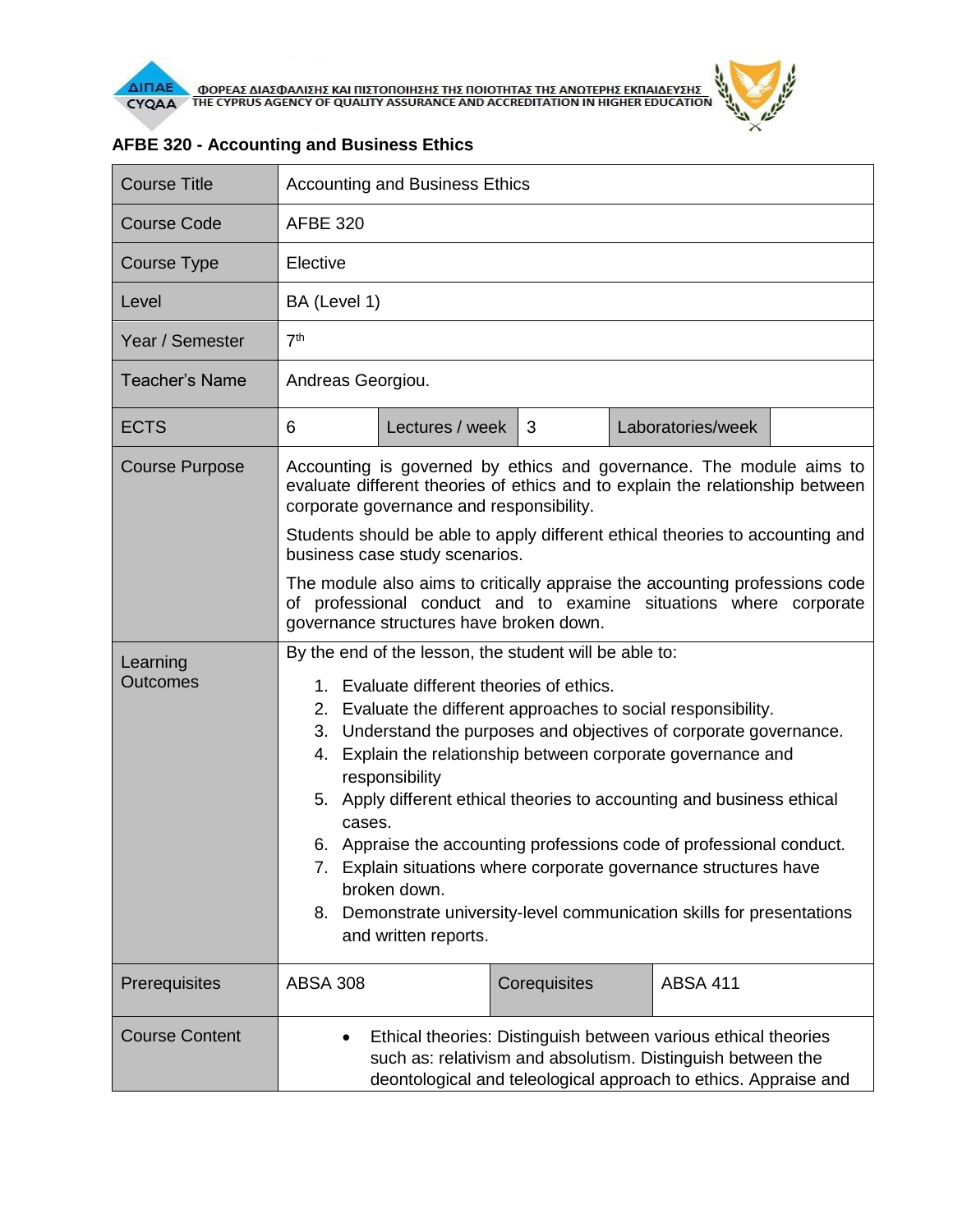

apply the ethical decision-making models in accounting and professional contexts.

- Social responsibility: Describe and evaluate the different approaches to ethics and social responsibility. Appraise corporate and personal ethical stances. Analyse the variables determining the cultural context of ethics and corporate social responsibility.
- Code of ethics and ethical conflicts: Evaluate corporate codes of ethics. Identify professional codes of ethics. Critically evaluate the code of ethics relevant to accounting professionals. Evaluate issues associated with conflicts of interest and ethical conflicts. Appraise the nature and impacts of ethical threats and safeguards. Analyse the relationship between independence and ethical behaviour.
- Corporate governance and agency theories: State the: Definition, purposes and objectives of corporate governance. Evaluate the roles of external parties involved in corporate governance. Define and explore agency theory and its key concepts. Explain the relationship between corporate governance with the principal agency relationship.
- Boards and corporate governance: Recognise the roles and responsibilities of boards of directors. Analyse board structures based on case study scenarios. Recognise the characteristics of board composition. Explain the :purpose, roles and responsibilities of non-executive directors. Distinguish between the roles of the chairman and the chief executive officer (CEO). Assess the importance of board expertise. Analyse the frameworks for assessing board performance.
- Committees and director remuneration: Explain and assess the importance, roles and accountability of board committees. Analyse the roles in effective corporate governance of various committees. Describe and assess the general principles of remuneration. Assess the effect of remuneration packages on directors' behaviour.
- Social and environmental issues in business and ethical behaviour: Describe and assess the social and environmental effects economic activity can have. Explain and assess the concept of sustainability and evaluate the issues concerning accounting for sustainability. Describe the main features of internal management systems for environmental accounting. Explain the nature of social and environmental audits and evaluate its contribution to environmental accounting.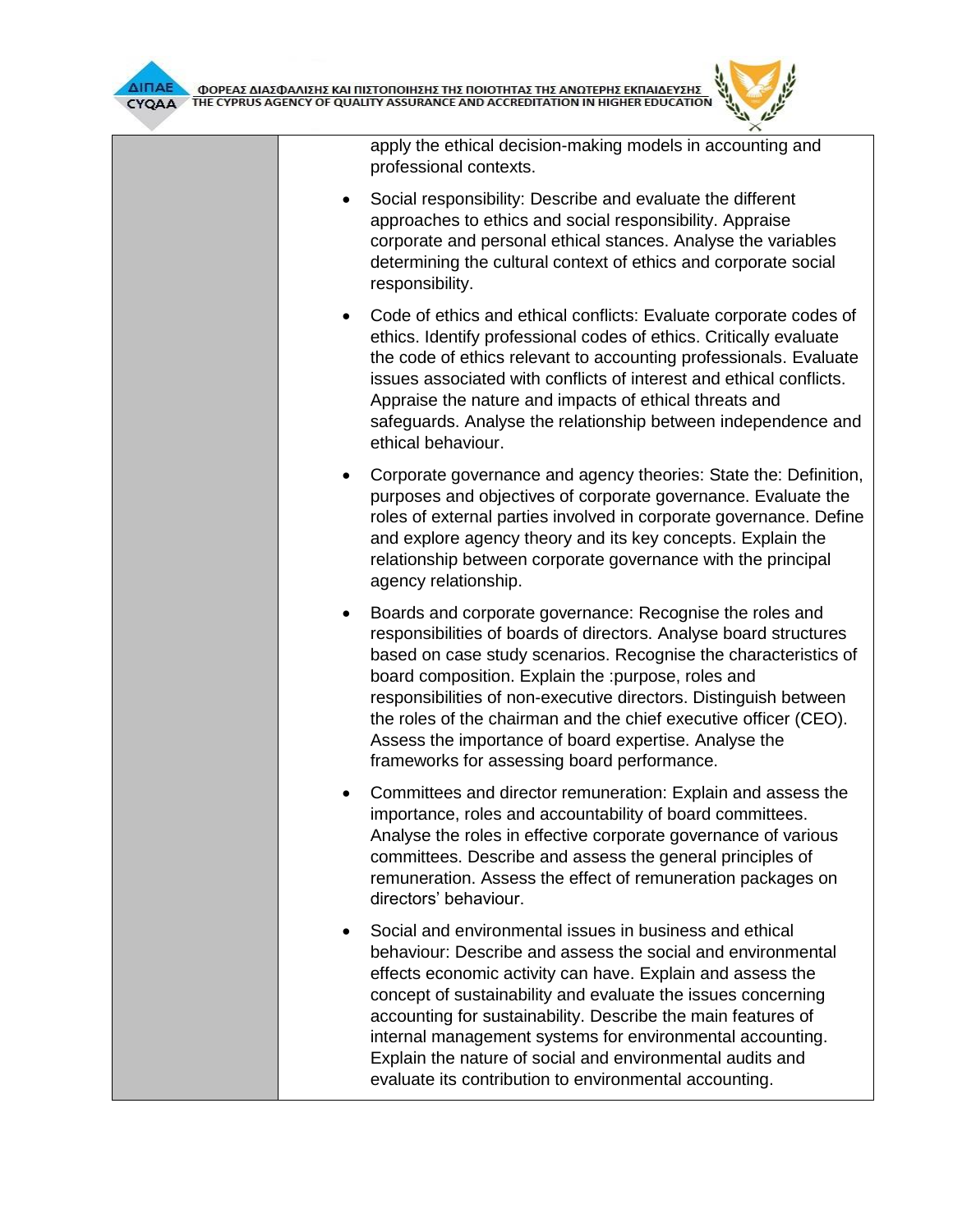

| ΔΙΠΑΕ<br>ΦΟΡΕΑΣ ΔΙΑΣΦΑΛΙΣΗΣ ΚΑΙ ΠΙΣΤΟΠΟΙΗΣΗΣ ΤΗΣ ΠΟΙΟΤΗΤΑΣ ΤΗΣ ΑΝΩΤΕΡΗΣ ΕΚΠΑΙΔΕΥΣΗΣ<br>YPRUS AGENCY OF QUALITY ASSURANCE AND ACCREDITATION IN HIGHER EDUCATION<br>CYQAA |                                                                                                                                                                                                                                                                                                                            |  |  |  |  |
|-------------------------------------------------------------------------------------------------------------------------------------------------------------------------|----------------------------------------------------------------------------------------------------------------------------------------------------------------------------------------------------------------------------------------------------------------------------------------------------------------------------|--|--|--|--|
|                                                                                                                                                                         | An overview of the CFA code of ethics. Ethical dilemmas in the<br>$\bullet$<br>investment industry, the benefits and consequences of not<br>following ethical behavior, the legal framework relating to<br>investments.                                                                                                    |  |  |  |  |
| Teaching<br>Methodology                                                                                                                                                 | The taught part of course is delivered to the students by means of lectures,<br>conducted with the help of computer presentations. Lecture notes and<br>presentations are available through the web for students to use in<br>combination with the textbooks.                                                              |  |  |  |  |
|                                                                                                                                                                         | Lectures are supplemented with class exercises carried out in class and via<br>homework. Class exercises for homework are submitted on the e-learning<br>platform for students to attempt and the solutions are posting on the<br>platform at a later date (around one week).                                              |  |  |  |  |
| Bibliography                                                                                                                                                            | Textbooks:                                                                                                                                                                                                                                                                                                                 |  |  |  |  |
|                                                                                                                                                                         | BPP, ACCA Paper P1: Governance, Risk and Ethics: Study Text, BPP<br>Learning Materials, 2017.                                                                                                                                                                                                                              |  |  |  |  |
|                                                                                                                                                                         | References:                                                                                                                                                                                                                                                                                                                |  |  |  |  |
|                                                                                                                                                                         | Kaplan Publishing, ACCA Paper P1: Governance, Risk and Ethics: Study<br>Text, BPP Learning Materials, 2017.                                                                                                                                                                                                                |  |  |  |  |
|                                                                                                                                                                         | CFA investment Foundation material:<br>https://www.cfainstitute.org/en/programs/investment-foundations                                                                                                                                                                                                                     |  |  |  |  |
|                                                                                                                                                                         | Kaplan Publishing, Audit and Assurance (AA) Study Text, Kaplan<br>Publishing, 2018 edition.                                                                                                                                                                                                                                |  |  |  |  |
|                                                                                                                                                                         | Andreas Georgiou (2018), Auditors' Perceptions on Impact Of Mandatory<br>Audit Firm Rotation on Auditor Independence - Evidence from Cyprus,<br>Science and Business: Development Ways, No. 3 (81), pp 150-157.                                                                                                            |  |  |  |  |
|                                                                                                                                                                         | Andreas Georgiou (2010). Corporate governance and its effect on the<br>performance on family and non-family companies listed on the Cyprus stock<br>exchange (Doctoral dissertation, Middlesex University).                                                                                                                |  |  |  |  |
| Assessment                                                                                                                                                              | (a) Methods: Students will be assessed with coursework that involves a<br>research assignment in the area of ethics or governance (with a written report<br>and presentation), a midterm test and a final exam. The course involves both<br>explaining theoretical concepts and also solving practical problems in ethics. |  |  |  |  |
|                                                                                                                                                                         | (b) Criteria: The assessment criteria can be generalised as follows<br>concerning the area assessed:                                                                                                                                                                                                                       |  |  |  |  |
|                                                                                                                                                                         | 86% or more – Excellent application of problem solving skills.<br>$\bullet$<br>76%-85% - Very good application of problem solving skills.<br>٠<br>66%-75% - Good application of problem solving skills.<br>56%-65% - Satisfactory with some success in applying problem<br>solving skills                                  |  |  |  |  |